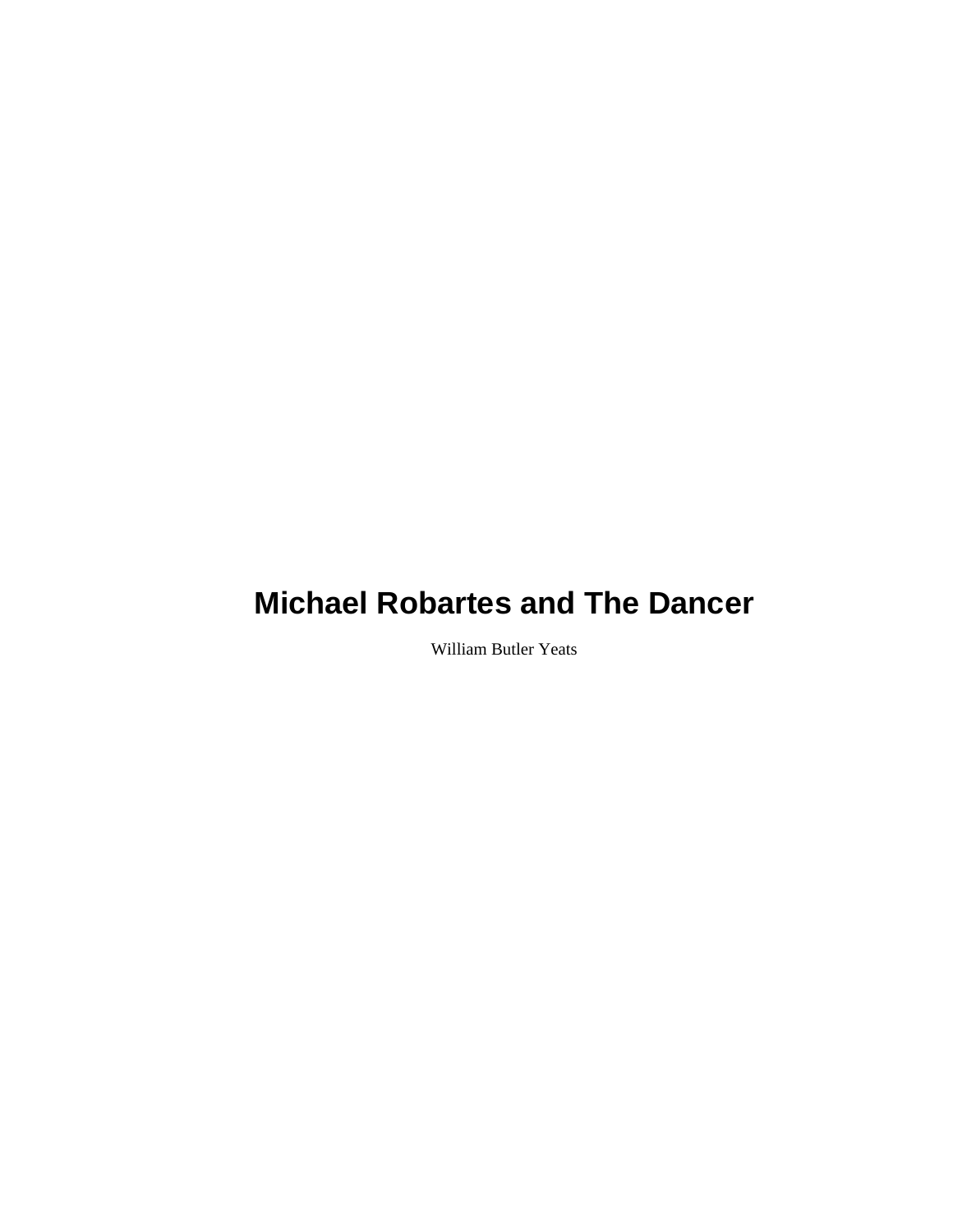# **Table of Contents**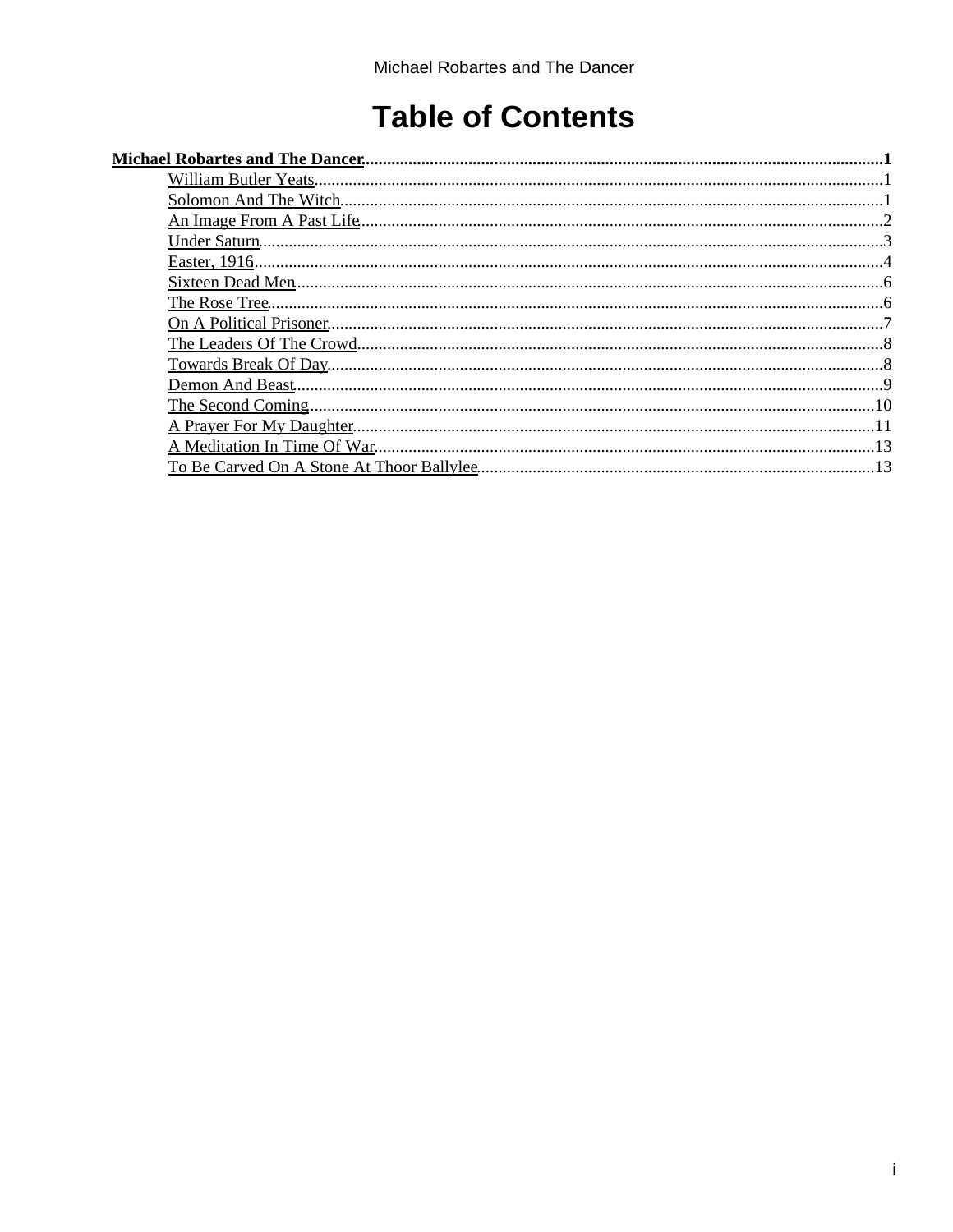## **William Butler Yeats**

<span id="page-2-1"></span><span id="page-2-0"></span>This page copyright © 2001 Blackmask Online. http://www.blackmask.com

- [Solomon And The Witch](#page-2-2)
- [An Image From A Past Life](#page-3-0)
- [Under Saturn](#page-4-0)
- [Easter, 1916](#page-5-0)
- [Sixteen Dead Men](#page-7-0)
- [The Rose Tree](#page-7-1)
- [On A Political Prisoner](#page-8-0)
- [The Leaders Of The Crowd](#page-9-0)
- [Towards Break Of Day](#page-9-1)
- [Demon And Beast](#page-10-0)
- [The Second Coming](#page-11-0)
- [A Prayer For My Daughter](#page-12-0)
- [A Meditation In Time Of War](#page-14-0)
- [To Be Carved On A Stone At Thoor Ballylee](#page-14-1)

## <span id="page-2-2"></span>**Solomon And The Witch**

AND thus declared that Arab lady: "Last night, where under the wild moon On grassy mattress I had laid me, Within my arms great Solomon, I suddenly cried out in a strange tongue Not his, not mine." Who understood Whatever has been said, sighed, sung, Howled, miau−d, barked, brayed, belled, yelled, cried, crowed, Thereon replied: "A cockerel Crew from a blossoming apple bough Three hundred years before the Fall, And never crew again till now, And would not now but that he thought, Chance being at one with Choice at last, All that the brigand apple brought And this foul world were dead at last. He that crowed out eternity Thought to have crowed it in again. For though love has a spider's eye To find out some appropriate pain − Aye, though all passion's in the glance −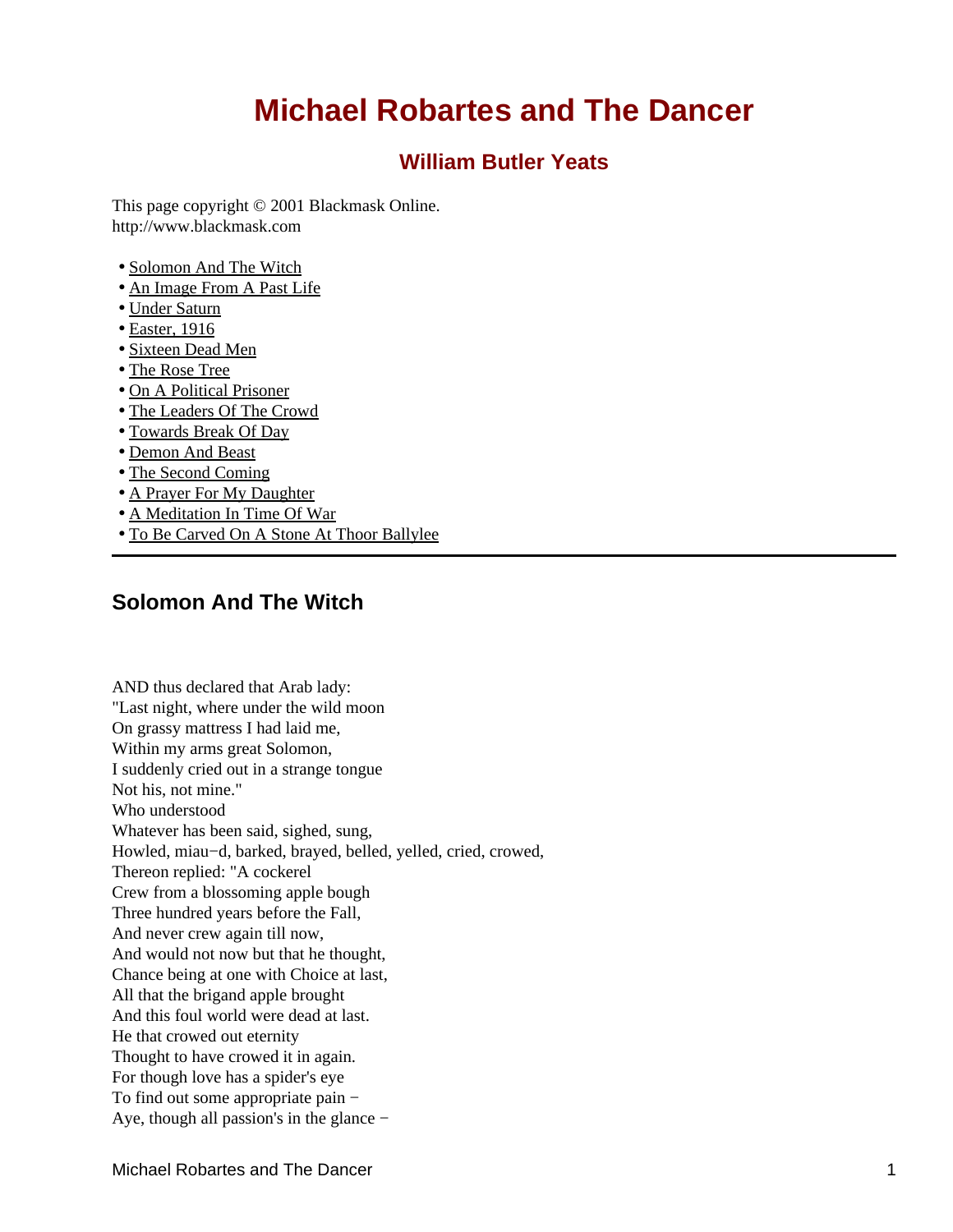For every nerve, and tests a lover With cruelties of Choice and Chance; And when at last that murder's over Maybe the bride−bed brings despair, For each an imagined image brings And finds a real image there; Yet the world ends when these two things, Though several, are a single light, When oil and wick are burned in one; Therefore a blessed moon last night Gave Sheba to her Solomon.' "Yet the world stays.' "If that be so, Your cockerel found us in the wrong Although he thought it. worth a crow. Maybe an image is too strong Or maybe is not strong enough.'

"The night has fallen; not a sound In the forbidden sacred grove Unless a petal hit the ground, Nor any human sight within it But the crushed grass where we have lain! And the moon is wilder every minute. O! Solomon! let us try again.'

## <span id="page-3-0"></span>**An Image From A Past Life**

He. Never until this night have I been stirred. The elaborate starlight throws a reflection On the dark stream, Till all the eddies gleam; And thereupon there comes that scream From terrified, invisible beast or bird: Image of poignant recollection.

She. An image of my heart that is smitten through Out of all likelihood, or reason, And when at last, Youth's bitterness being past, I had thought that all my days were cast Amid most lovely places; smitten as though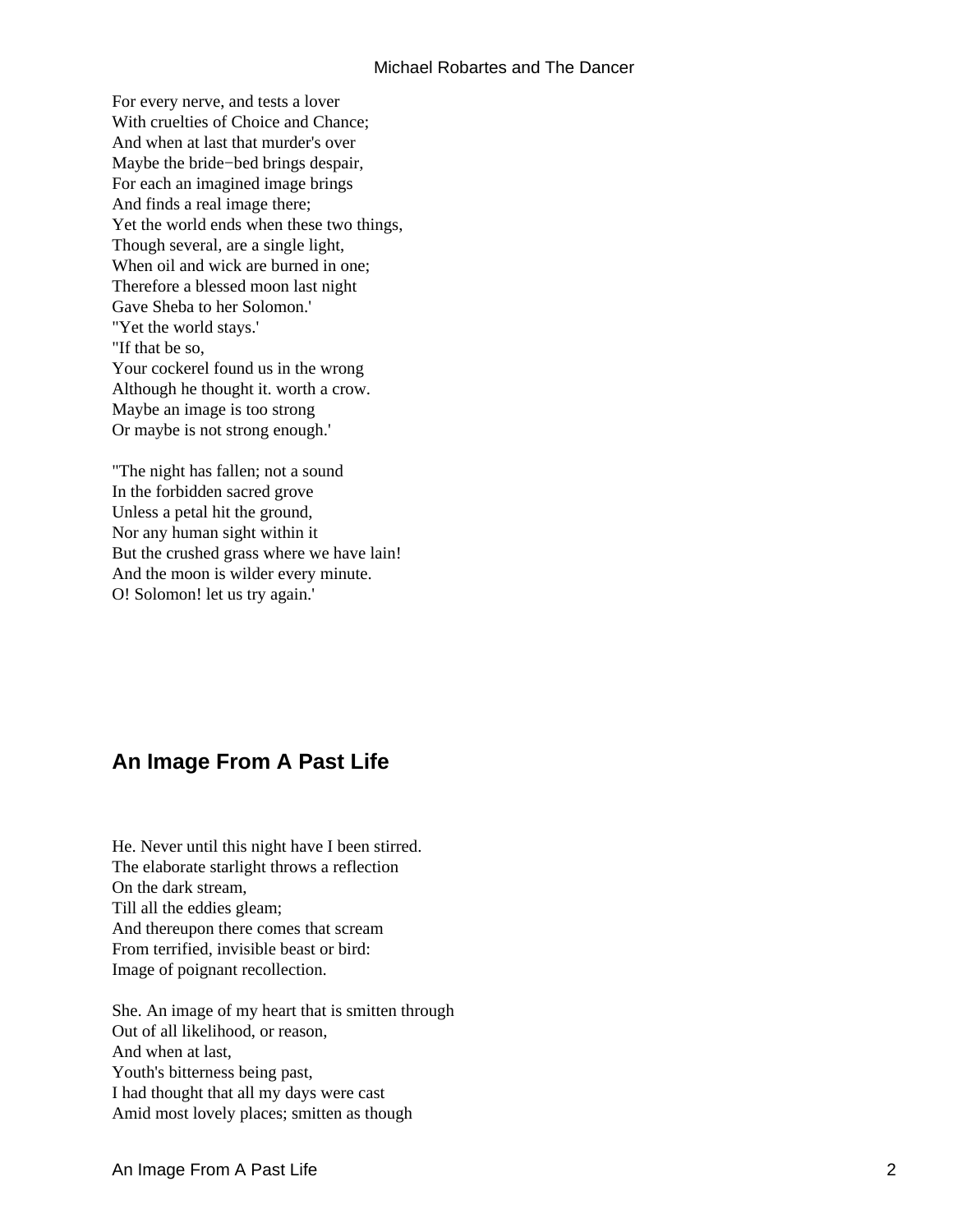It had not learned its lesson.

He. Why have you laid your hands upon my eyes? What can have suddenly alarmed you Whereon 'twere best My eyes should never rest? What is there but the slowly fading west, The river imaging the flashing skies, All that to this moment charmed you?

She. A Sweetheart from another life floats there As though she had been forced to linger From vague distress Or arrogant loveliness, Merely to loosen out a tress Among the starry eddies of her hair Upon the paleness of a finger.

He. But why should you grow suddenly afraid And start − I at your shoulder − Imagining That any night could bring An image up, or anything Even to eyes that beauty had driven mad, But images to make me fonder?

She. Now She has thrown her arms above her head; Whether she threw them up to flout me, Or but to find, Now that no fingers bind, That her hair streams upon the wind, I do not know, that know I am afraid Of the hovering thing night brought me.

## <span id="page-4-0"></span>**Under Saturn**

DO not because this day I have grown saturnine Imagine that lost love, inseparable from my thought Because I have no other youth, can make me pine; For how should I forget the wisdom that you brought, The comfort that you made? Although my wits have gone On a fantastic ride, my horse's flanks are spurred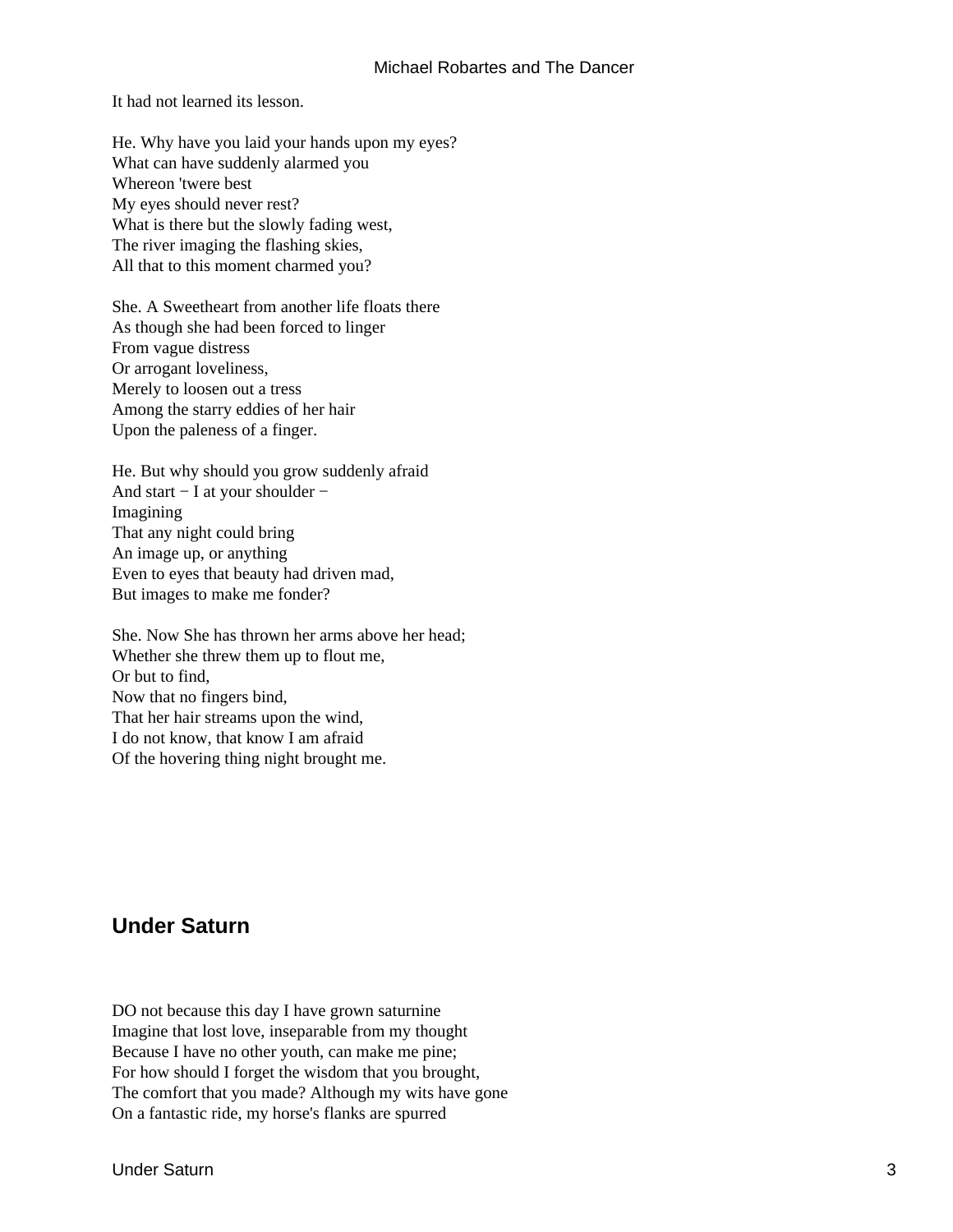By childish memories of an old cross Pollexfen, And of a Middleton, whose name you never heard, And of a red−haired Yeats whose looks, although he died Before my time, seem like a vivid memory. You heard that labouring man who had served my people. He said Upon the open road, near to the Sligo quay − No, no, not said, but cried it out − "You have come again, And surely after twenty years it was time to come.' I am thinking of a child's vow sworn in vain Never to leave that valley his fathers called their home.

## <span id="page-5-0"></span>**Easter, 1916**

I HAVE met them at close of day Coming with vivid faces From counter or desk among grey Eighteenth−century houses. I have passed with a nod of the head Or polite meaningless words, Or have lingered awhile and said Polite meaningless words, And thought before I had done Of a mocking tale or a gibe To please a companion Around the fire at the club, Being certain that they and I But lived where motley is worn: All changed, changed utterly: A terrible beauty is born.

That woman's days were spent In ignorant good−will, Her nights in argument Until her voice grew shrill. What voice more sweet than hers When, young and beautiful, She rode to harriers? This man had kept a school And rode our winged horse; This other his helper and friend Was coming into his force; He might have won fame in the end,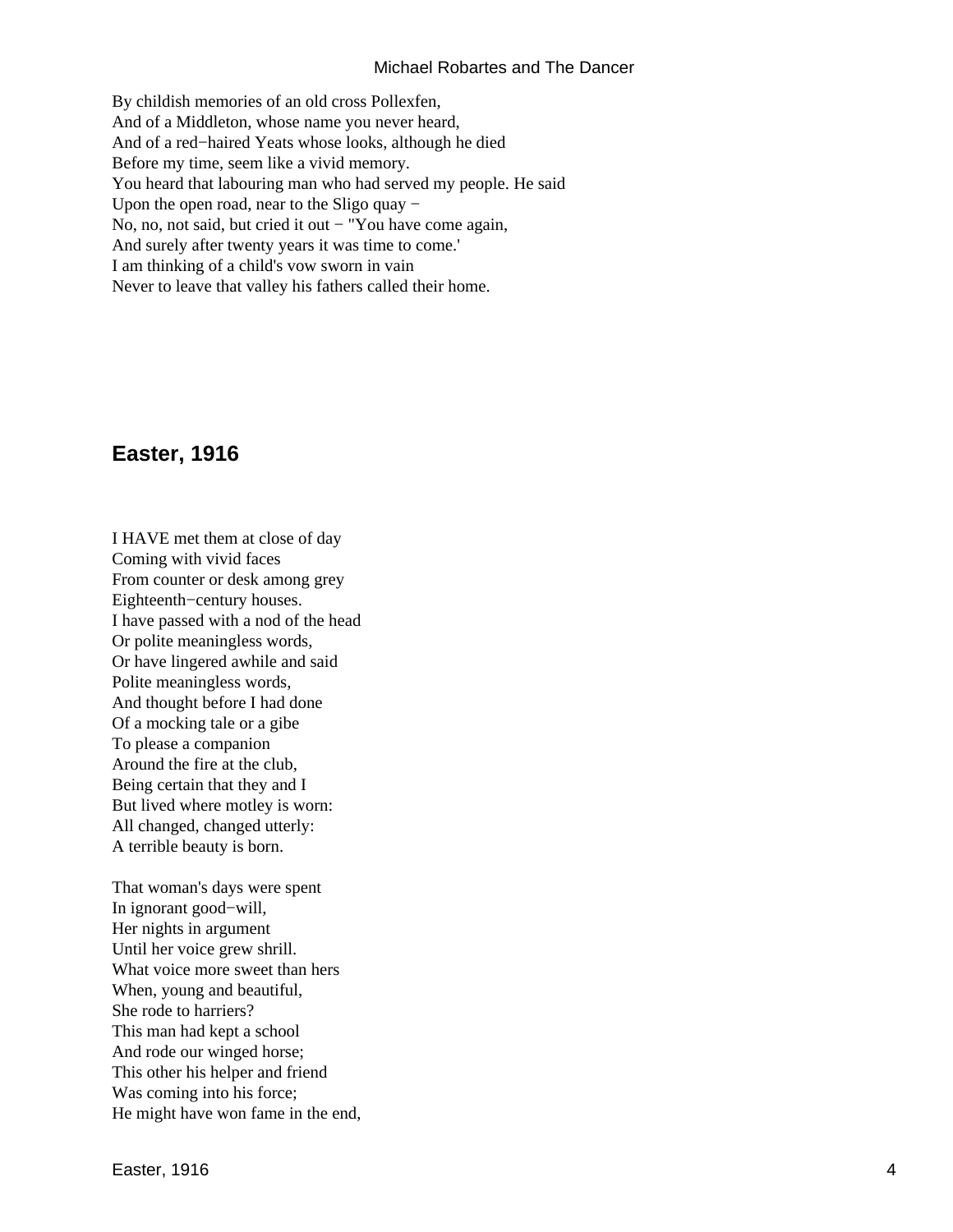So sensitive his nature seemed, So daring and sweet his thought. This other man I had dreamed A drunken, vainglorious lout. He had done most bitter wrong To some who are near my heart, Yet I number him in the song; He, too, has resigned his part In the casual comedy; He, too, has been changed in his turn, Transformed utterly: A terrible beauty is born.

Hearts with one purpose alone Through summer and winter seem Enchanted to a stone To trouble the living stream. The horse that comes from the road. The rider, the birds that range From cloud to tumbling cloud, Minute by minute they change; A shadow of cloud on the stream Changes minute by minute; A horse−hoof slides on the brim, And a horse plashes within it; The long−legged moor−hens dive, And hens to moor−cocks call; Minute by minute they live: The stone's in the midst of all.

Too long a sacrifice Can make a stone of the heart. O when may it suffice? That is Heaven's part, our part To murmur name upon name, As a mother names her child When sleep at last has come On limbs that had run wild. What is it but nightfall? No, no, not night but death; Was it needless death after all? For England may keep faith For all that is done and said. We know their dream; enough To know they dreamed and are dead; And what if excess of love Bewildered them till they died? I write it out in a verse − MacDonagh and MacBride And Connolly and pearse Now and in time to be,

Easter, 1916 **5**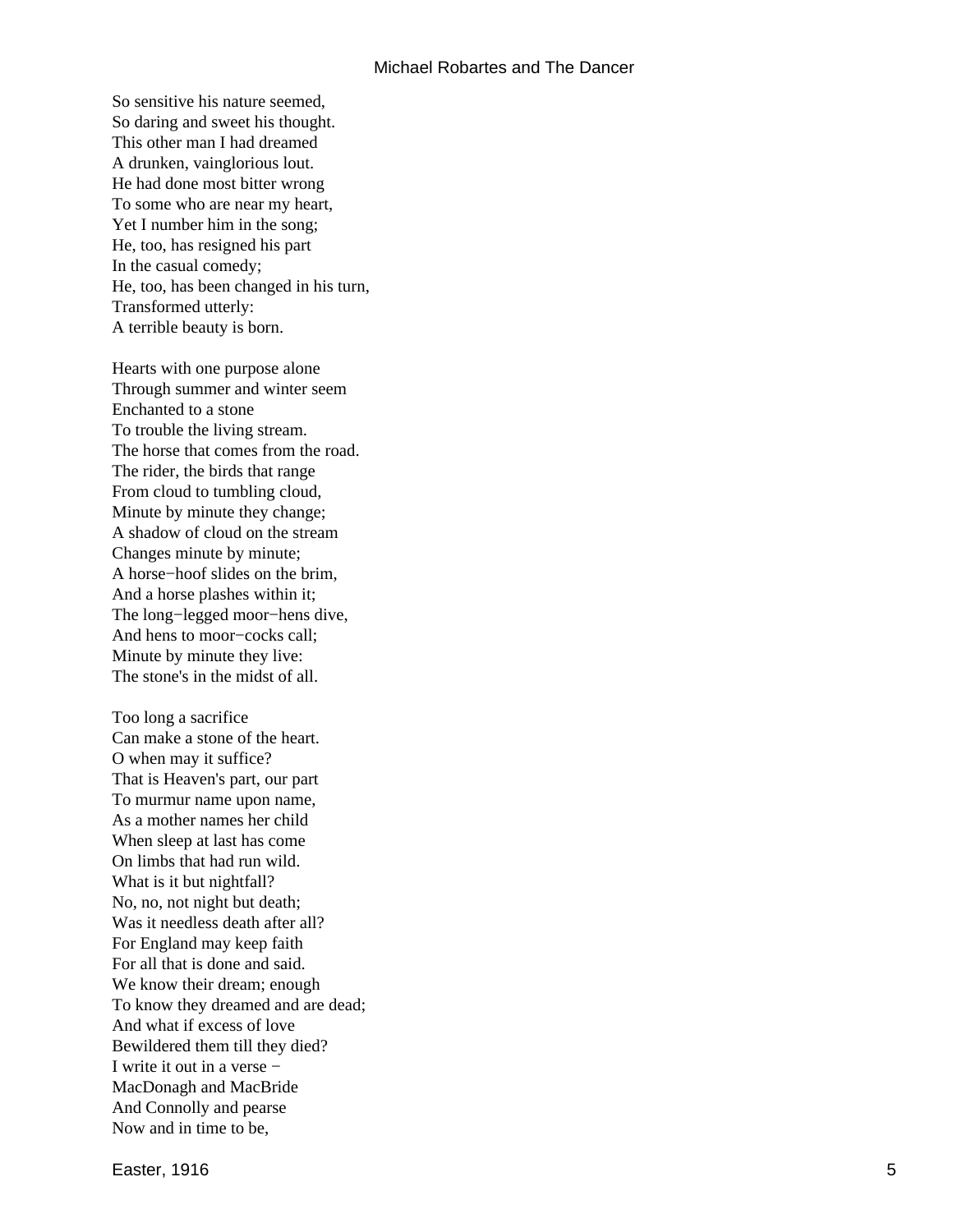Wherever green is worn, Are changed, changed utterly: A terrible beauty is born.

## <span id="page-7-0"></span>**Sixteen Dead Men**

O BUT we talked at large before The sixteen men were shot, But who can talk of give and take, What should be and what not While those dead men are loitering there To stir the boiling pot?

You say that we should still the land Till Germany's overcome; But who is there to argue that Now Pearse is deaf and dumb? And is their logic to outweigh MacDonagh's bony thumb?

How could you dream they'd listen That have an ear alone For those new comrades they have found, Lord Edward and Wolfe Tone, Or meddle with our give and take That converse bone to bone?

## <span id="page-7-1"></span>**The Rose Tree**

'O WORDS are lightly spoken,' Said Pearse to Connolly, 'Maybe a breath of politic words Has withered our Rose Tree; Or maybe but a wind that blows

Sixteen Dead Men 6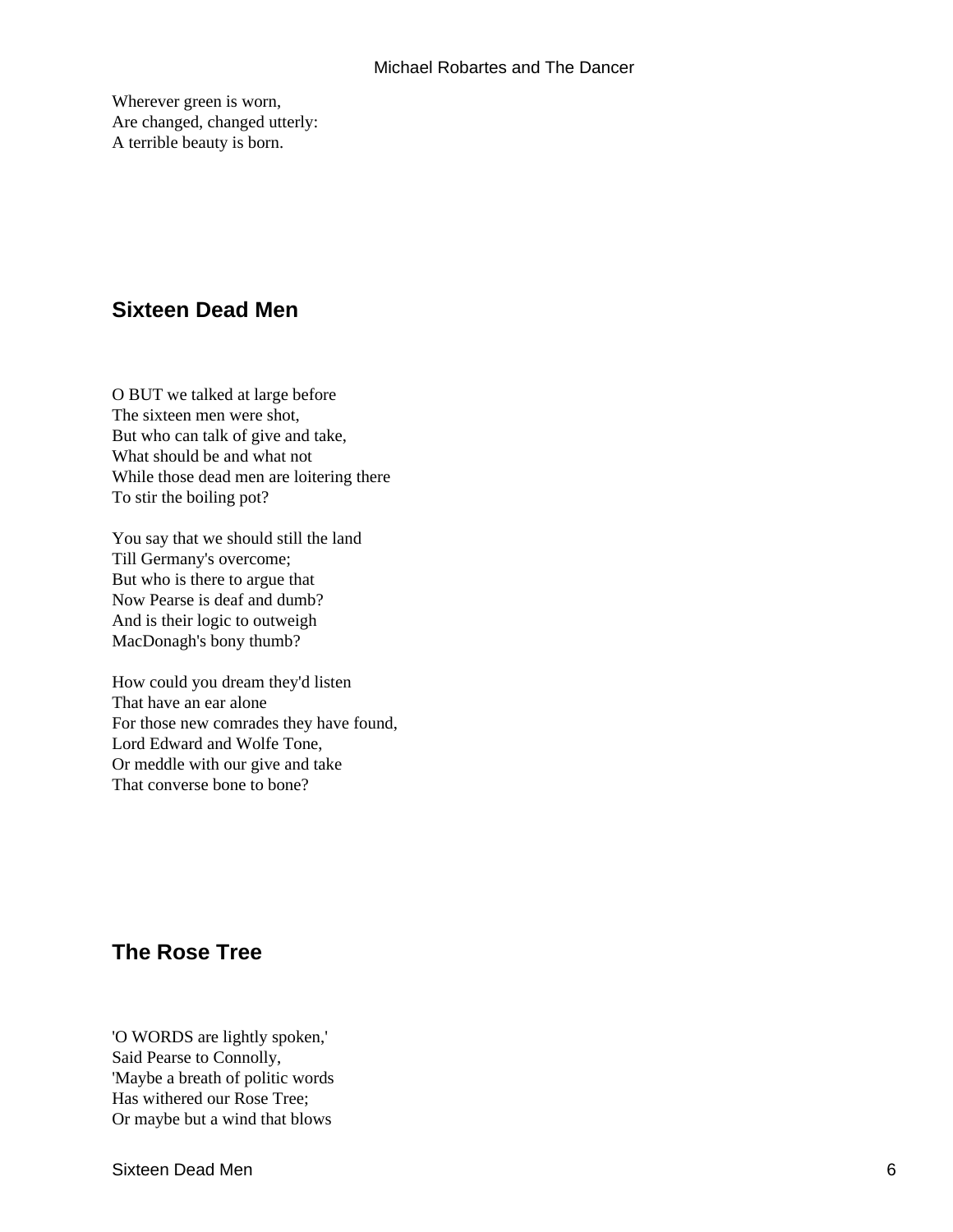Across the bitter sea.'

"It needs to be but watered,' James Connolly replied, "To make the green come out again And spread on every side, And shake the blossom from the bud To be the garden's pride.'

"But where can we draw water,' Said Pearse to Connolly, "When all the wells are parched away? O plain as plain can be There's nothing but our own red blood Can make a right Rose Tree.'

## <span id="page-8-0"></span>**On A Political Prisoner**

SHE that but little patience knew, From childhood on, had now so much A grey gull lost its fear and flew Down to her cell and there alit, And there endured her fingers' touch And from her fingers ate its bit.

Did she in touching that lone wing Recall the years before her mind Became a bitter, an abstract thing, Her thought some popular enmity: Blind and leader of the blind Drinking the foul ditch where they lie?

When long ago I saw her ride Under Ben Bulben to the meet, The beauty of her country−side With all youth's lonely wildness stirred, She seemed to have grown clean and sweet Like any rock−bred, sea−borne bird:

Sea−borne, or balanced on the air When first it sprang out of the nest Upon some lofty rock to stare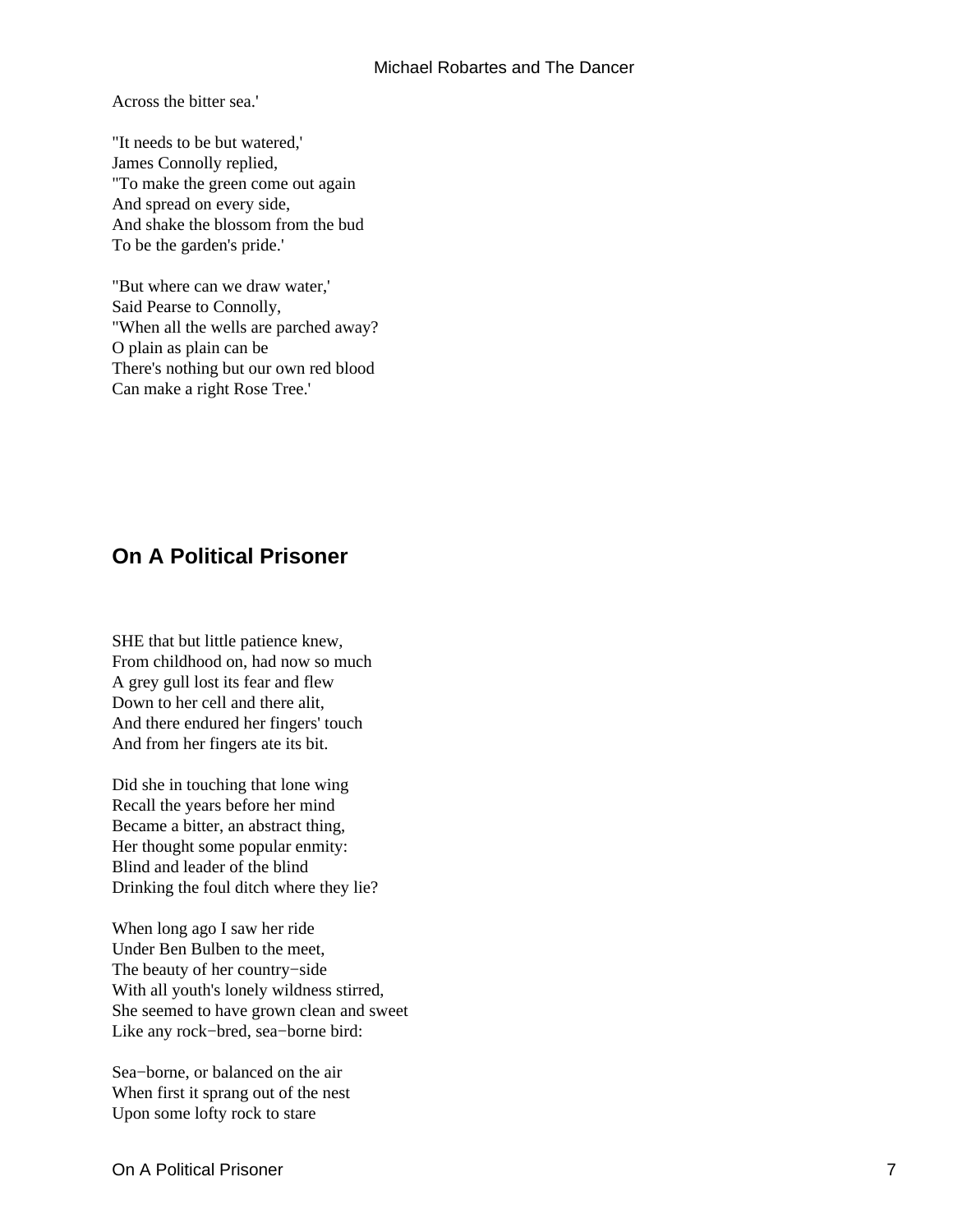Upon the cloudy canopy, While under its storm−beaten breast Cried out the hollows of the sea.

## <span id="page-9-0"></span>**The Leaders Of The Crowd**

THEY must to keep their certainty accuse All that are different of a base intent; Pull down established honour; hawk for news Whatever their loose fantasy invent And murmur it with bated breath, as though The abounding gutter had been Helicon Or calumny a song. How can they know Truth flourishes where the student's lamp has shone, And there alone, that have no Solitude? So the crowd come they care not what may come. They have loud music, hope every day renewed And heartier loves; that lamp is from the tomb.

## <span id="page-9-1"></span>**Towards Break Of Day**

WAS it the double of my dream The woman that by me lay Dreamed, or did we halve a dream Under the first cold gleam of day?

I thought: "There is a waterfall Upon Ben Bulben side That all my childhood counted dear; Were I to travel far and wide I could not find a thing so dear.' My memories had magnified So many times childish delight.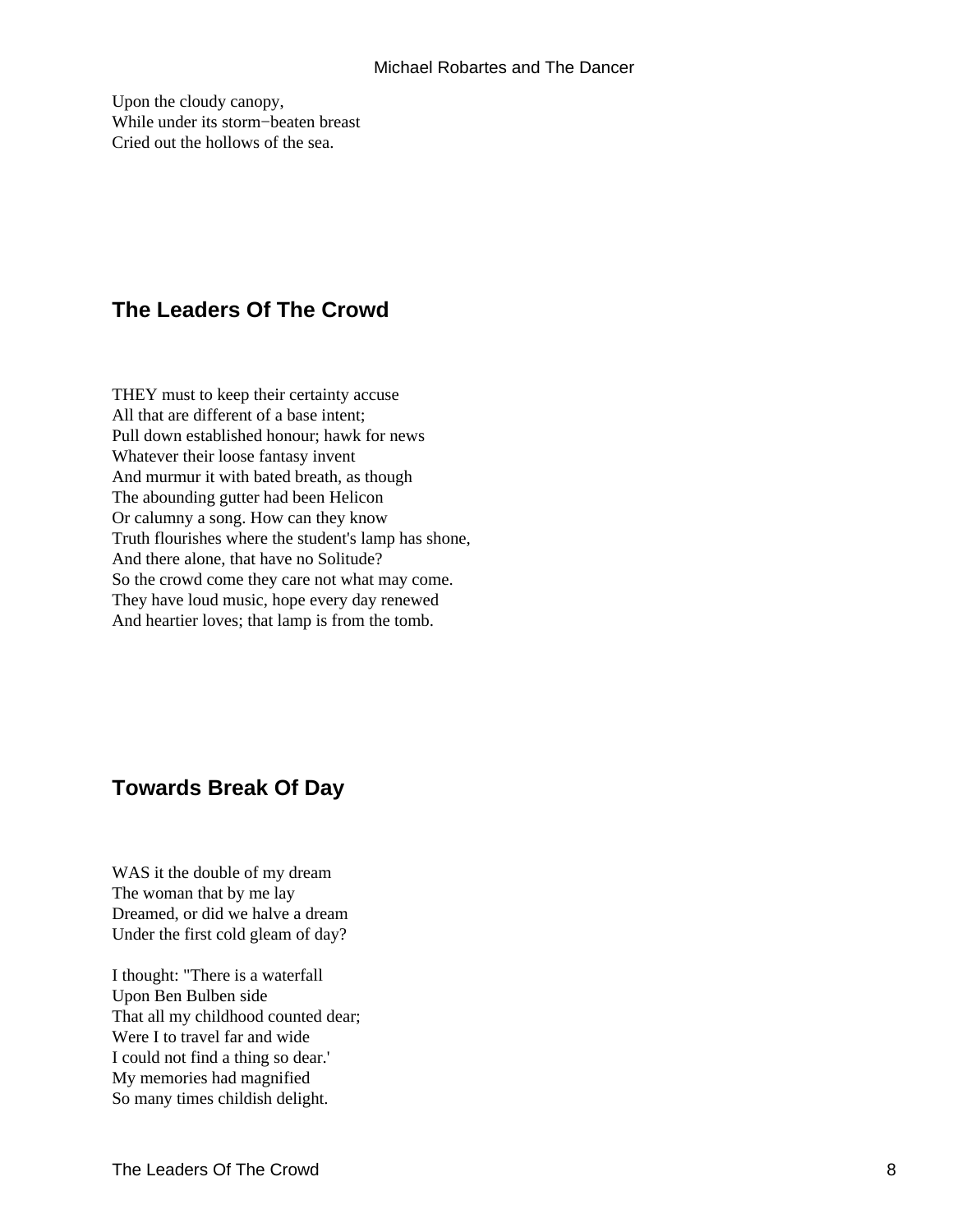I would have touched it like a child But knew my finger could but have touched Cold stone and water. I grew wild. Even accusing Heaven because It had set down among its laws: Nothing that we love over−much Is ponderable to our touch.

I dreamed towards break of day, The cold blown spray in my nostril. But she that beside me lay Had watched in bitterer sleep The marvellous stag of Arthur, That lofty white stag, leap From mountain steep to steep.

### <span id="page-10-0"></span>**Demon And Beast**

FOR certain minutes at the least That crafty demon and that loud beast That plague me day and night Ran out of my sight; Though I had long perned in the gyre, Between my hatred and desire. I saw my freedom won And all laugh in the sun.

The glittering eyes in a death's head Of old Luke Wadding's portrait said Welcome, and the Ormondes all Nodded upon the wall, And even Strafford smiled as though It made him happier to know I understood his plan. Now that the loud beast ran There was no portrait in the Gallery But beckoned to sweet company, For all men's thoughts grew clear Being dear as mine are dear.

But soon a tear−drop started up, For aimless joy had made me stop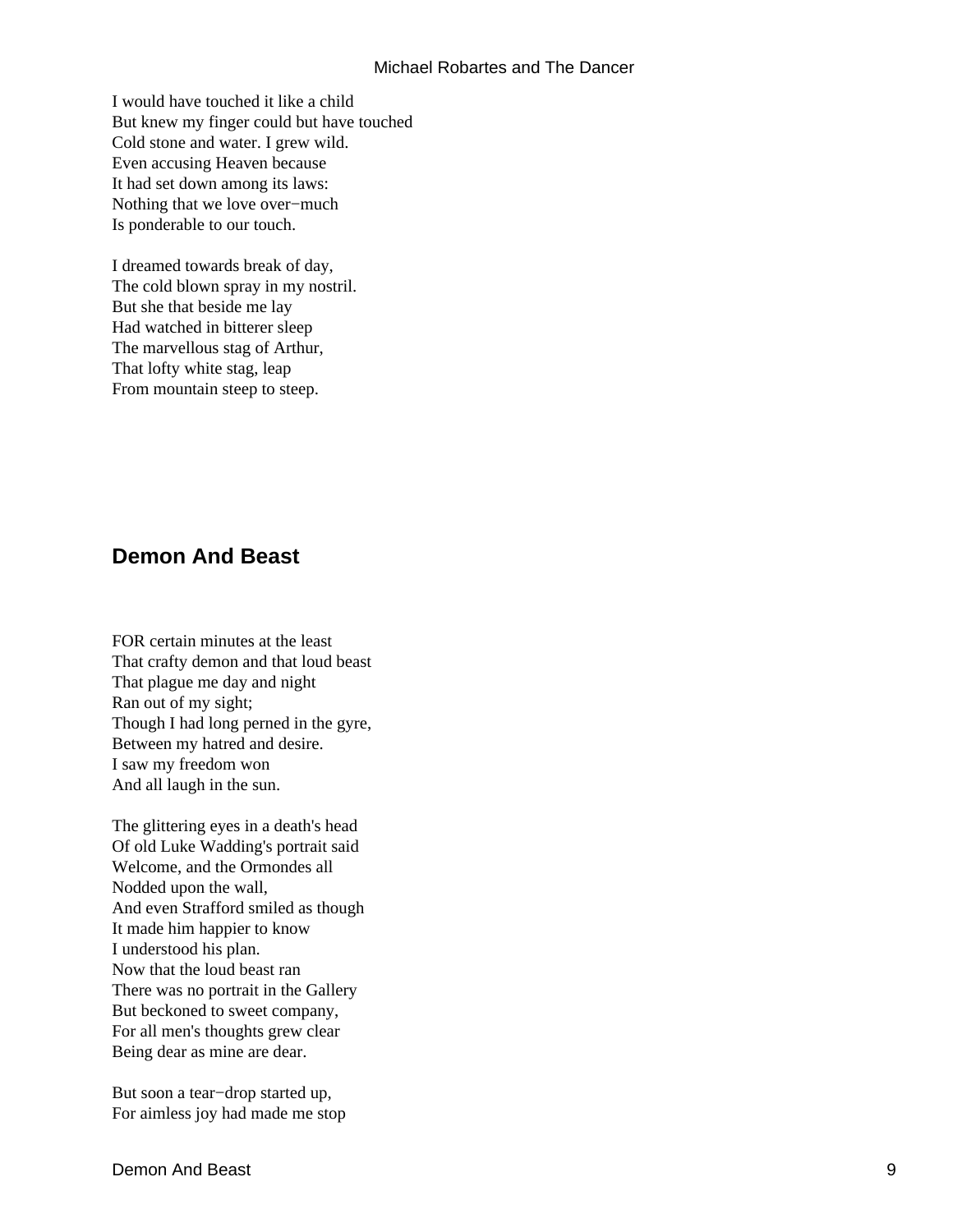Beside the little lake To watch a white gull take A bit of bread thrown up into the air; Now gyring down and perning there He splashed where an absurd Portly green−pated bird Shook off the water from his back; Being no more demoniac A stupid happy creature Could rouse my whole nature.

Yet I am certain as can be That every natural victory Belongs to beast or demon, That never yet had freeman Right mastery of natural things, And that mere growing old, that brings Chilled blood, this sweetness brought; Yet have no dearer thought Than that I may find out a way To make it linger half a day.

O what a sweetness strayed Through barren Thebaid, Or by the Mareotic sea When that exultant Anthony And twice a thousand more Starved upon the shore And withered to a bag of bones! What had the Caesars but their thrones?

## <span id="page-11-0"></span>**The Second Coming**

TURNING and turning in the widening gyre The falcon cannot hear the falconer; Things fall apart; the centre cannot hold; Mere anarchy is loosed upon the world, The blood−dimmed tide is loosed, and everywhere The ceremony of innocence is drowned; The best lack all conviction, while the worst Are full of passionate intensity.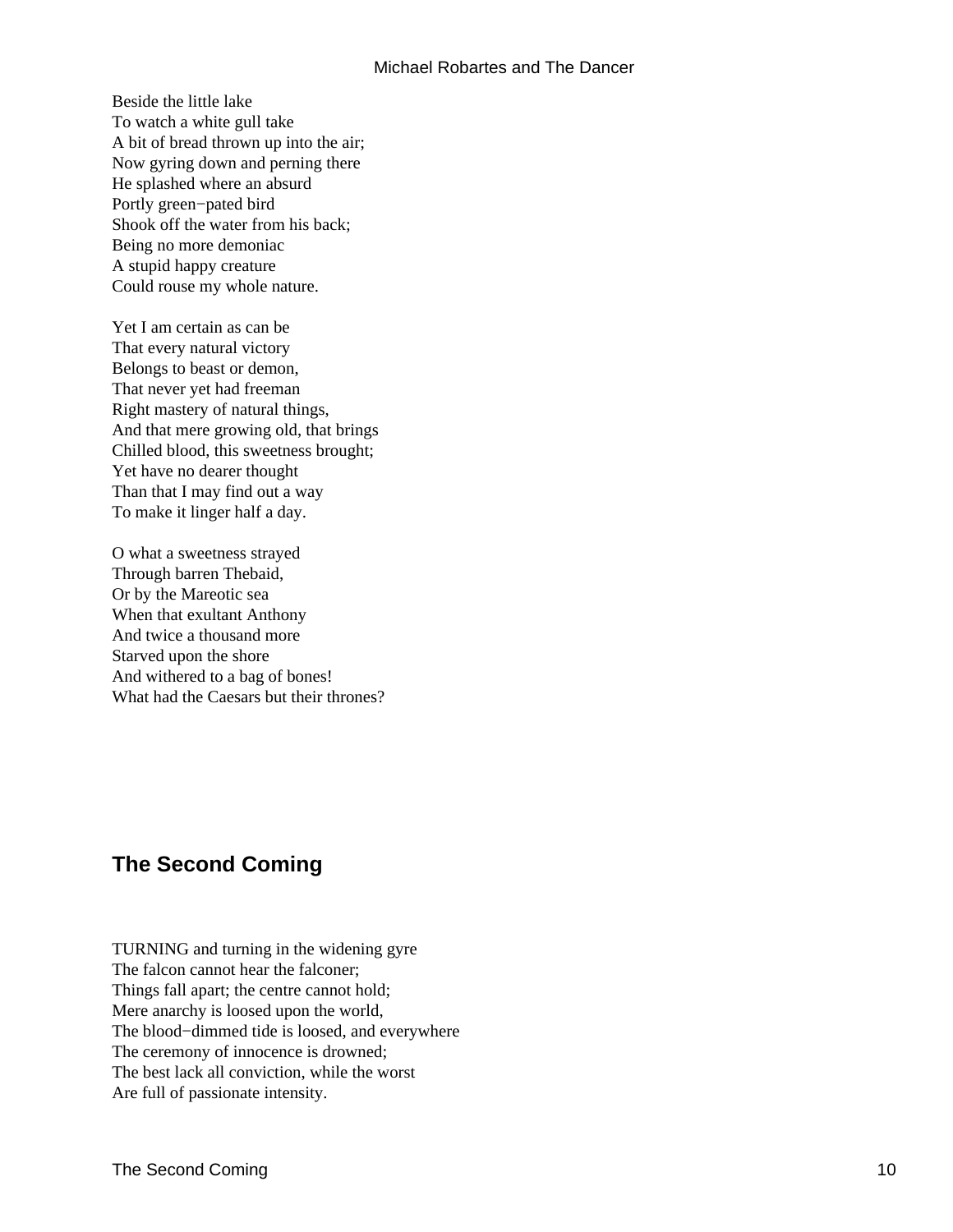Surely some revelation is at hand; Surely the Second Coming is at hand. The Second Coming! Hardly are those words out When a vast image out of Spiritus Mundi Troubles my sight: somewhere in sands of the desert A shape with lion body and the head of a man, A gaze blank and pitiless as the sun, Is moving its slow thighs, while all about it Reel shadows of the indignant desert birds. The darkness drops again; but now I know That twenty centuries of stony sleep Were vexed to nightmare by a rocking cradle, And what rough beast, its hour come round at last, Slouches towards Bethlehem to be born?

## <span id="page-12-0"></span>**A Prayer For My Daughter**

ONCE more the storm is howling, and half hid Under this cradle−hood and coverlid My child sleeps on. There is no obstacle But Gregory's wood and one bare hill Whereby the haystack− and roof−levelling wind. Bred on the Atlantic, can be stayed; And for an hour I have walked and prayed Because of the great gloom that is in my mind.

I have walked and prayed for this young child an hour And heard the sea−wind scream upon the tower, And−under the arches of the bridge, and scream In the elms above the flooded stream; Imagining in excited reverie That the future years had come, Dancing to a frenzied drum, Out of the murderous innocence of the sea.

May she be granted beauty and yet not Beauty to make a stranger's eye distraught, Or hers before a looking−glass, for such, Being made beautiful overmuch, Consider beauty a sufficient end, Lose natural kindness and maybe The heart−revealing intimacy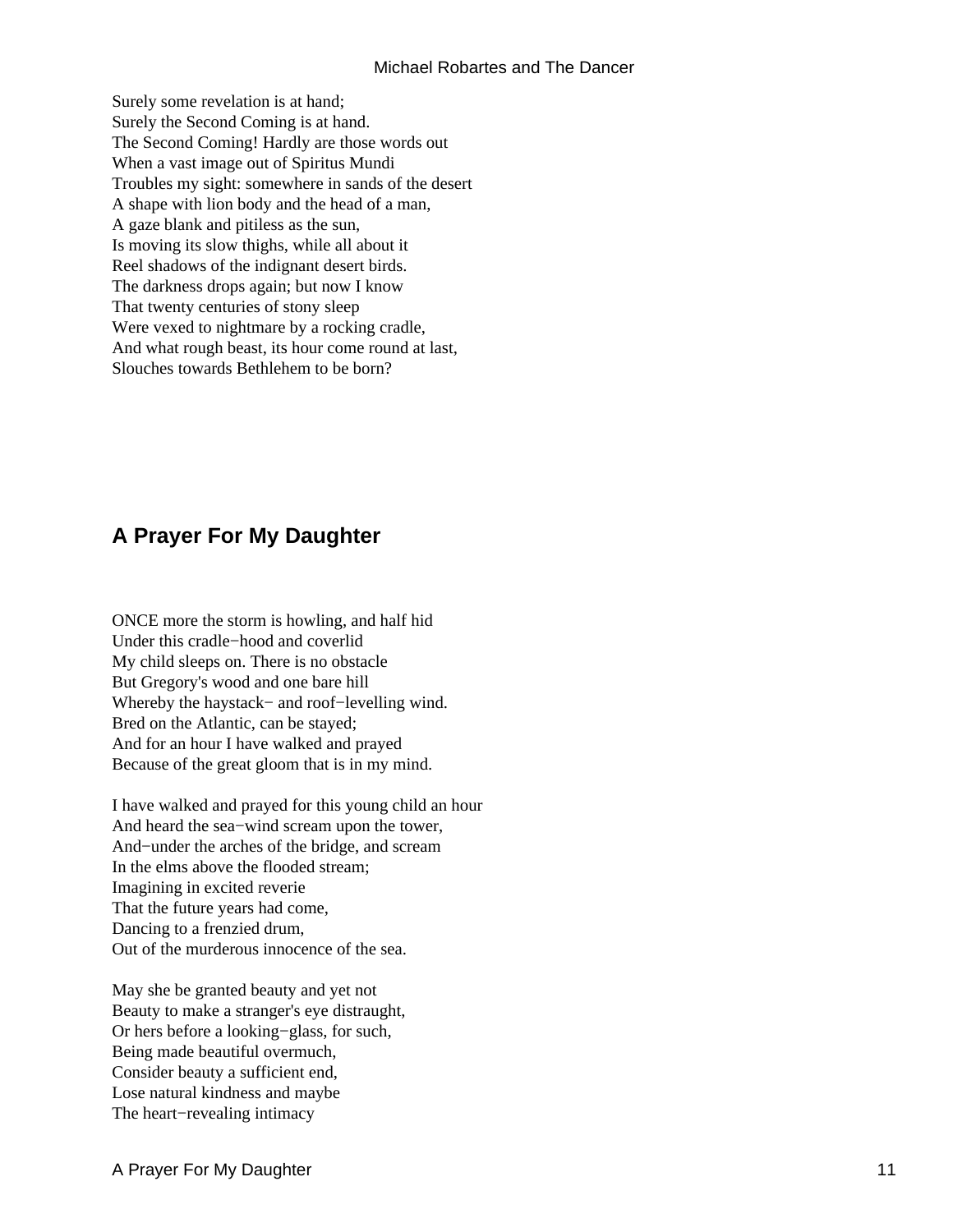That chooses right, and never find a friend.

Helen being chosen found life flat and dull And later had much trouble from a fool, While that great Queen, that rose out of the spray, Being fatherless could have her way Yet chose a bandy−legged smith for man. It's certain that fine women eat A crazy salad with their meat Whereby the Horn of plenty is undone.

In courtesy I'd have her chiefly learned; Hearts are not had as a gift but hearts are earned By those that are not entirely beautiful; Yet many, that have played the fool For beauty's very self, has charm made wisc. And many a poor man that has roved, Loved and thought himself beloved, From a glad kindness cannot take his eyes.

May she become a flourishing hidden tree That all her thoughts may like the linnet be, And have no business but dispensing round Their magnanimities of sound, Nor but in merriment begin a chase, Nor but in merriment a quarrel. O may she live like some green laurel Rooted in one dear perpetual place.

My mind, because the minds that I have loved, The sort of beauty that I have approved, Prosper but little, has dried up of late, Yet knows that to be choked with hate May well be of all evil chances chief. If there's no hatred in a mind Assault and battery of the wind Can never tear the linnet from the leaf.

An intellectual hatred is the worst, So let her think opinions are accursed. Have I not seen the loveliest woman born Out of the mouth of plenty's horn, Because of her opinionated mind Barter that horn and every good By quiet natures understood For an old bellows full of angry wind?

Considering that, all hatred driven hence, The soul recovers radical innocence And learns at last that it is self−delighting, Self−appeasing, self−affrighting,